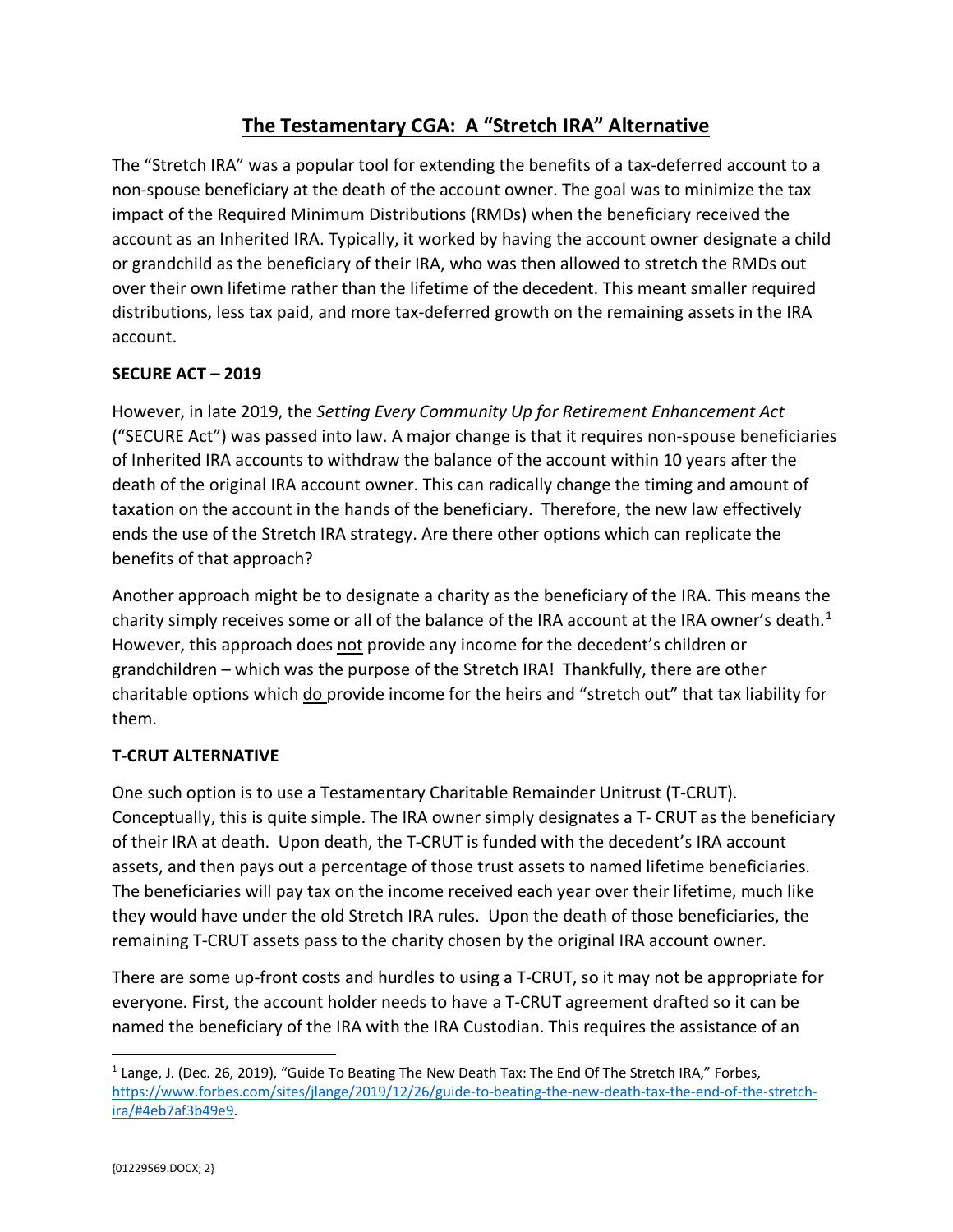attorney, which is an up-front expense the account holder will incur for a trust which will not be used until the account holder's death which could be many years down the road.. Further, the trust will require trustees, investment advisors, and tax accountants once the CRUT goes into effect. That means additional fees for each of those professionals during the administration of the T-CRUT for the lifetime of the beneficiaries. For these reasons, a T-CRUT may only be appropriate for IRAs with significant value – perhaps half a million dollars or more.

## **T-CGA ALTERNATIVE**

Thankfully, there is an alternative to using the T-CRUT as the beneficiary designation for the iRA. A Testamentary Charitable Gift Annuity (T-CGA) can be used to guarantee fixed lifetime payments to the IRA holder's beneficiaries, and has several advantages over the T-CRUT. The T-CGA is a contractual agreement with a charity where it agrees to provide an annuity income for the life/lives of a person(s) exchange for lump sum contribution to the charity up-front. Any excess funds following the death of the annuitant(s) go to the charity to be used for charitable purposes. The CGA payout rates are typically determined by reference to the published schedule of the American Council on Gift Annuities, an independent not-for-profit dedicated to providing guidance o Gift Annuity administration by charities.

A T-CGA may be appealing to the IRA owner instead of a T-CRU because it is considerably less expensive and time-consuming to set up and administer. Administrative costs are much lower, because the accounting and investment costs are typically shared with other CGAs in a larger pool that the charity is managing. Further, the recommended CGA payout rates account for investment and administration expenses at least in part. $<sup>2</sup>$  $<sup>2</sup>$  $<sup>2</sup>$ </sup>

There are other advantages as well. Unlike a T-CRUT, which pays out a fixed percentage on a moving value that changes each year, a T-CGA will pay out a fixed dollar amount for the life of the annuitant, which takes any market risk out of the equation. That dollar amount is determined by reference to the annuitant's age and the recommended rates published by the ACGA as referenced in the prior paragraph. Better still, the T-CGA does not have a minimum payout requirement, unlike the CRUT, which means that younger beneficiaries can benefit from the IRA-to-CGA-at-death strategy (T-CGA).

How would an IRA account owner implement the T-CGA stretch out plan? There are a number of considerations to keep in mind when utilizing this strategy. First, the account holder will of course be deceased when the annuity goes into effect. It is vitally important to ensure that expectations regarding the designation and annuity agreement are clearly understood. If the transfer is completed properly, it is likely that there would be no taxable income realization for either the estate or the annuitant at the time the T-CGA is funded. Thereafter, the annuity payments to the annuitant are likely to be taxed to them as Ordinary Income, much like IRA

<span id="page-1-0"></span><sup>&</sup>lt;sup>2</sup> American Council on Gift Annuities, "Current Rates," last updated November 25, 2019, [https://www.acga](https://www.acga-web.org/gift-annuity-rates/current-rates)[web.org/gift-annuity-rates/current-rates.](https://www.acga-web.org/gift-annuity-rates/current-rates)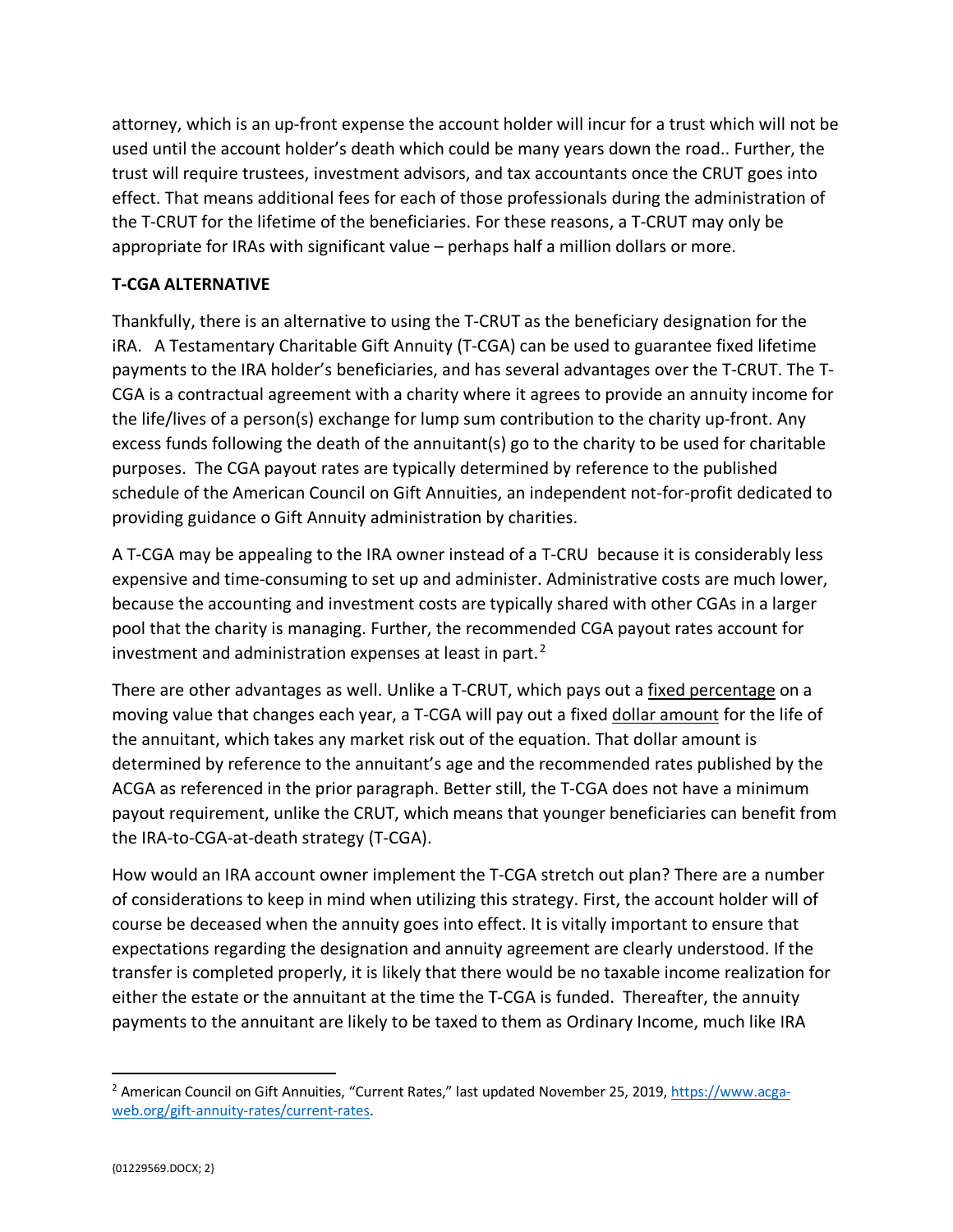distributions would have been. But with the T-CGA those taxable distributions are spread out over the beneficiary's lifetime rather than compressed into a 10-year period.

# **TAX RULES**

An important consideration is that the IRS has only weighed in on T-CGA technique by way of private letter ruling.<sup>[3](#page-2-0)</sup> A private letter ruling is not binding legal precedent,<sup>[4](#page-2-1)</sup> however it can illustrate the thinking of the Internal Revenue Service when it comes to specific tax strategies and issues. As such, donors and advisors alike should remember that this is somewhat new territory. However, the outright donation of IRA assets directly to a charity is a well-established testamentary gift.<sup>[5](#page-2-2)</sup>

In Private Letter Ruling 200230018, the IRS responded to a request for rulings "concerning the tax treatment of funding a testamentary charitable gift annuity with assets from an individual retirement account."<sup>[6](#page-2-3)</sup> The specific rulings addressed five points in turn:

1. Impact on the charity's tax-exempt status

The ruling here was quite straightforward – the charity's tax exempt status would not be adversely affected by receiving the IRA proceeds. Additionally, receipt of the IRA proceeds would not cause the charity to recognize unrelated business taxable income.

2. The character of the annuity payments

The Service declined to issue a ruling on this question, since it was a hypothetical situation assuming a now-living annuitant would survive the IRA account holder.

3. Whether the IRA account holder's estate would include the value of the IRA at the time of death

The Service confirmed the value of the IRA at death would be included in the account holder's gross estate. This was because the account holder either made contributions to the IRA personally or through an employer, and the account holder had the right to receive payments from the account during life.

4. Whether the IRA account holder's estate could claim an estate tax charitable deduction

The Service stated that it would allow an estate tax charitable deduction equal to the excess of the IRA's value over the present value of the annuity. It referred to prior revenue rulings

<span id="page-2-2"></span>

<span id="page-2-0"></span><sup>3</sup> I.R.S. Priv. Ltr. Rul. 200230018 (July 26, 2002).

<span id="page-2-1"></span><sup>4</sup> Internal Revenue Service, "Tax Exempt Bonds Private Letter Rulings: Some Basic Concepts," last updated October 24, 2019, [https://www.irs.gov/tax-exempt-bonds/teb-private-letter-ruling-some-basic-concepts.](https://www.irs.gov/tax-exempt-bonds/teb-private-letter-ruling-some-basic-concepts)<br><sup>5</sup> Fidelity Charitable, "Donating Retirement Assets,"

<span id="page-2-3"></span>[https://www.fidelitycharitable.org/guidance/philanthropy/donating-retirement-assets-to-charity.html.](https://www.fidelitycharitable.org/guidance/philanthropy/donating-retirement-assets-to-charity.html)<br><sup>6</sup> Supra note 4.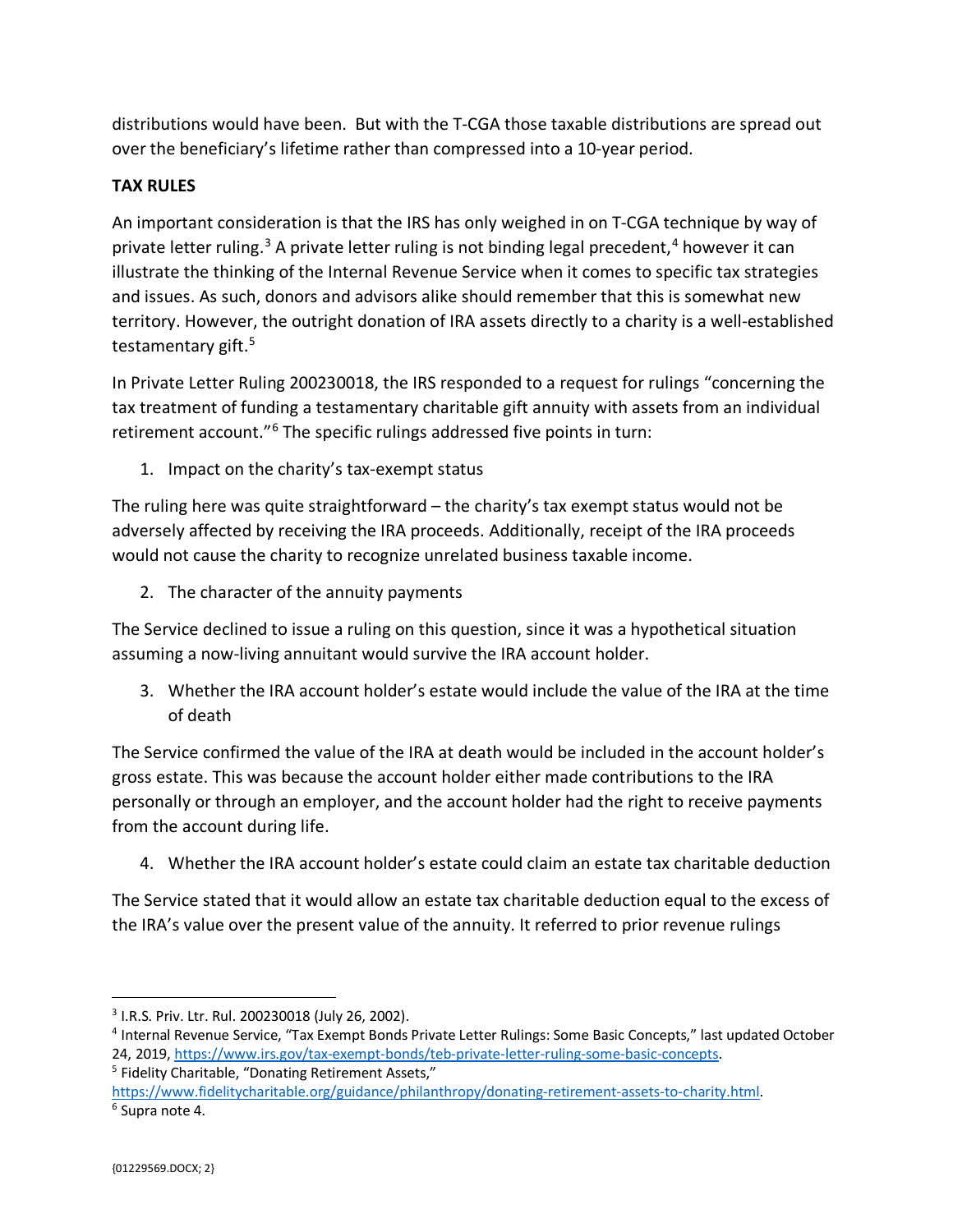allowing deductions for gift annuities and code sections allowing estates deduction for transfers to charitable entities.

5. Whether the proceeds from the IRA are included in the estate' income

Finally, the Service concluded that since a charity would be named a designated beneficiary of the IRA, then the proceeds from the IRA would not be income to the estate, but would be income to the charity (which is, of course, tax-exempt). Interestingly, the Service also noted that the character of the income in the hands of the charity would have the same character as it would have in the hands of the account holder.

# **HOW TO IMPLEMENT A T-CGA**

With those considerations in mind, the charity and IRA account holder will need to decide whether a Testamentary Charitable Gift Annuity is appropriate for their situation. If so, they will need to jointly determine what terms for the annuity agreement are acceptable. These terms should include:

- 1. Who the annuitant(s) will be (children, grandchildren, etc.)
- 2. Legal name, date of birth, address, and social security number of the annuitant(s)
- 3. Age at which the Rate of the annuity will be based
- 4. Frequency of annuity payments
- 5. What charity(s) the remaining assets should go to following the annuitant's death

Luckily, these are normal questions when creating a lifetime CGA contract, and the contract will generally be similar to standard Charitable Gift Annuity agreements which have been used for over 160 years.

There are some special contractual considerations, however. Note that the T-CGA should be issued to the annuitant at the Payout Rate in effect by the ACGA at the IRA account holder's death, since it could be many years before the account holder dies. To prevent the charity from incurring any tax liability due to unrelated debt financed income, the agreement should provide that the annuity rate will be reduced "to the extent necessary to pass the greater than 10% actuarial remainder test required by Internal Revenue Code section  $514(c)(5)$ ."<sup>[7](#page-3-0)</sup> Additionally, the agreement need only be enforceable against the charity. To that end, the agreement should indicate that it is contingent on the beneficiary designation actually taking effect. Finally, the agreement should not be assignable to any party other than the charity, and the assets in the IRA should be liquidated as quickly as possible to avoid any decline in value following the death of the account holder and prior to the funding of the annuity.<sup>[8](#page-3-1)</sup>

<span id="page-3-1"></span><span id="page-3-0"></span><sup>7</sup> Katzenstein, L. (February 10, 2020), "Testamentary Charitable Gift Annuities as Alternative to a 'Stretch' Charitable Remainder Trust?," LISI Charitable Planning Newsletter #292.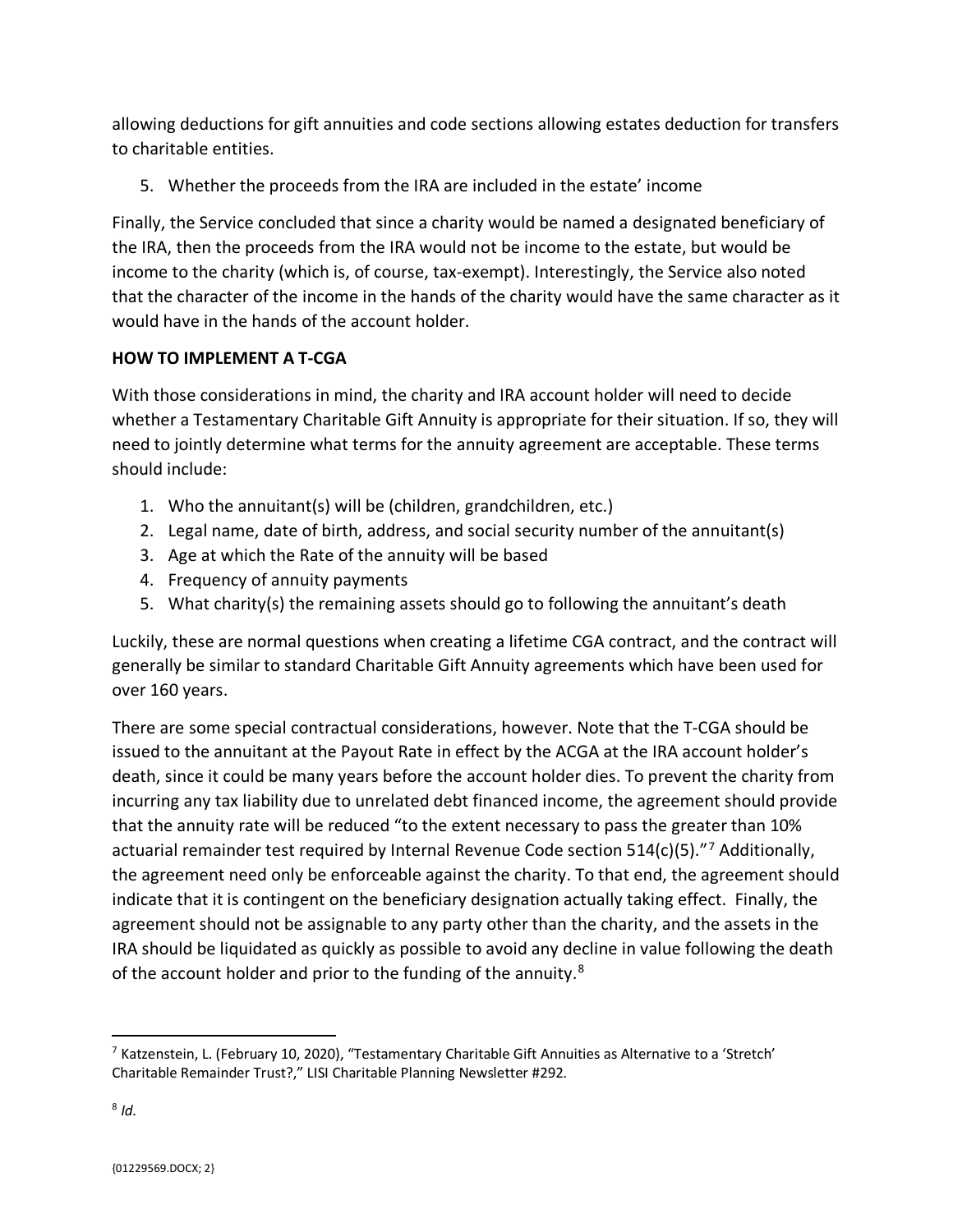### **EXAMPLE**

Consider a simple example. An 85-year-old, single man named Mr. Smith owns an IRA account worth \$100,000. He would like his 35-year-old grandchild (Ms. Jones) to receive income, after his death and would have made the grandchild a beneficiary of his iRA under the old, pre-SECURE Act tax regime. Instead, he approaches a charity ("Charity") willing to issue a T-CGA. Charity agrees to issue an immediate annuity to Ms. Jones at the prevailing rates when Mr. Smith passes away in exchange for the charity being named the beneficiary on the IRA account at Mr. Smith's death. Mr. Smith and Charity execute a T-CGA contract, and Mr. Smith includes the following beneficiary designation language in his IRA account with the IRA Custodian:

"Charity, pursuant to the gift annuity agreement dated January 1, 20XX between Mr. Smith and Charity, as the same may have been later amended."

In turn, the T-CGA contract stipulates that it is contingent on the beneficiary designation remaining in place and on the transfer of the IRA account to Charity. Ten years later, Mr. Smith dies, and the IRA account passes to Charity as planned. A now 45-year-old Ms. Jones will receive an income stream at the prevailing rate. Note that many charities will not issue a CGA to a person under 55 years old, in which case, the deferral option discussed below may be appropriate.

Deferral on the T-CGA is also a possibility, just like with a more traditional CGA design (and unlike CRTs, where deferral is not an option). If the charity and account holder decide a deferral is appropriate, they can include that language in the agreement as well. For instance, a 10-yeardeferral in the first example would still result in the IRA account passing to Charity after Mr. Smith dies. The T-CGA will be fully funded at that point, and the payout will begin at the end of the deferral period when Ms. Jones turns 55 years old.

Another common situation would be where the account holder wants to use the account proceeds to give income to more than one person. It is, of course, very common for grandparents to have multiple grandchildren. Can the T-CGA structure be adapted for cases like that? The simple solution is to execute multiple T-CGA agreements, one for each annuitant. When working with the account holder, the charity should be certain to establish how the IRA will be divided up. The proportions should be clearly laid out in each individual annuity agreement. For example, if Donor wanted to split the IRA account unevenly between three grandchildren (perhaps giving other, non-IRA assets to the grandchildren receiving smaller T-CGAs), the agreements should indicate which percentage of the account funds each T-CGA. If Donor wants to split the IRA 50/30/20, each agreement should indicate that it is being issued to the appropriate annuitant grandchild for the corresponding percentage.

#### **CONCLUSION**

A Testamentary Charitable Gift Annuity can be a great solution for the needs of a donor with an IRA account that they want to protect from creditors and taxes in the hands of their heirs.